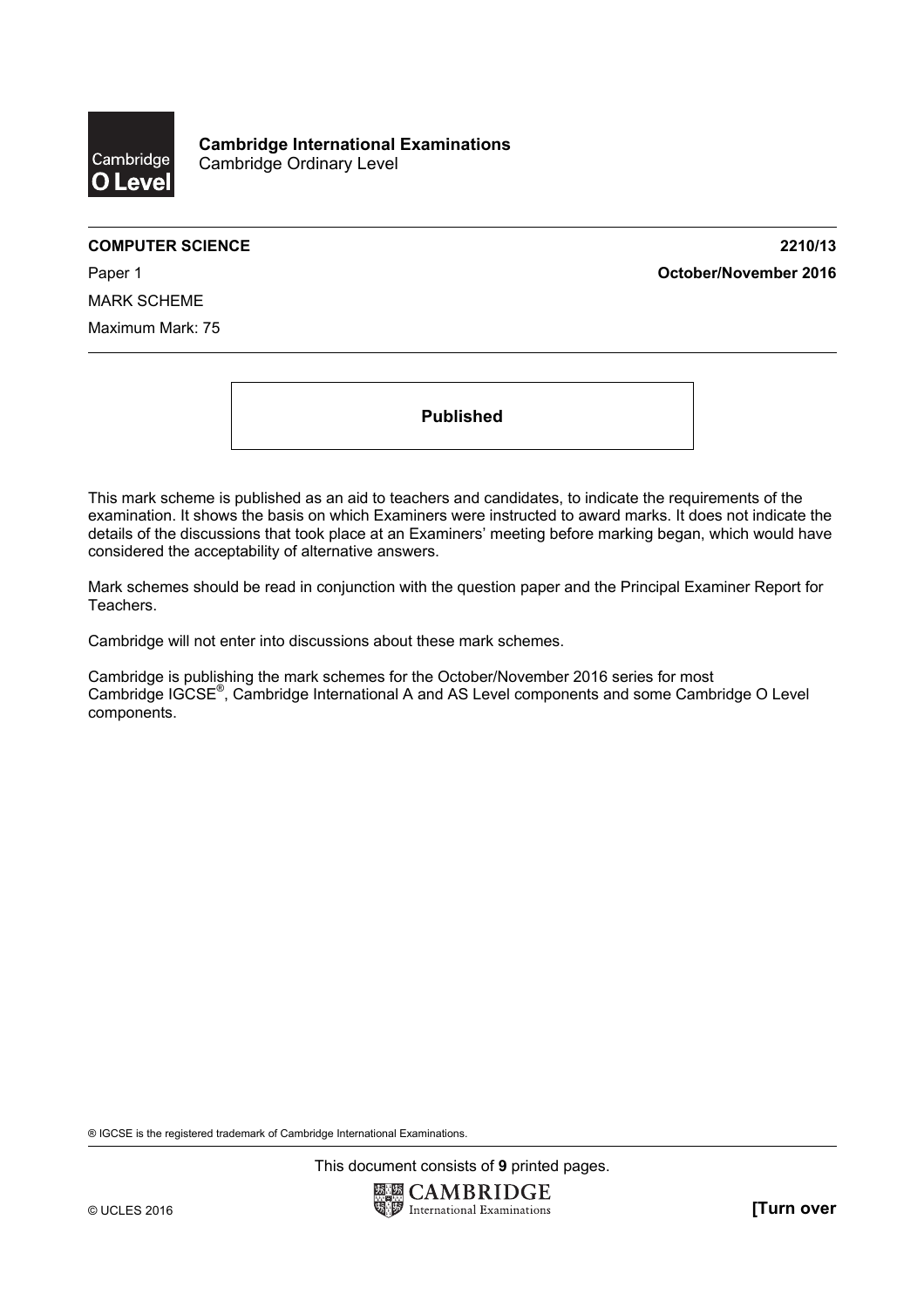| Page 2 | <b>Mark Scheme</b>                        | <b>Syllabus</b> | Paper |
|--------|-------------------------------------------|-----------------|-------|
|        | Cambridge O Level - October/November 2016 | 2210            |       |

- **1** In any order**:**
- Fetch
	- Decode
	- Execute [3]

# **2** – Hacking

- Virus
	- Cookies
	- Cracking
	- Pharming [5]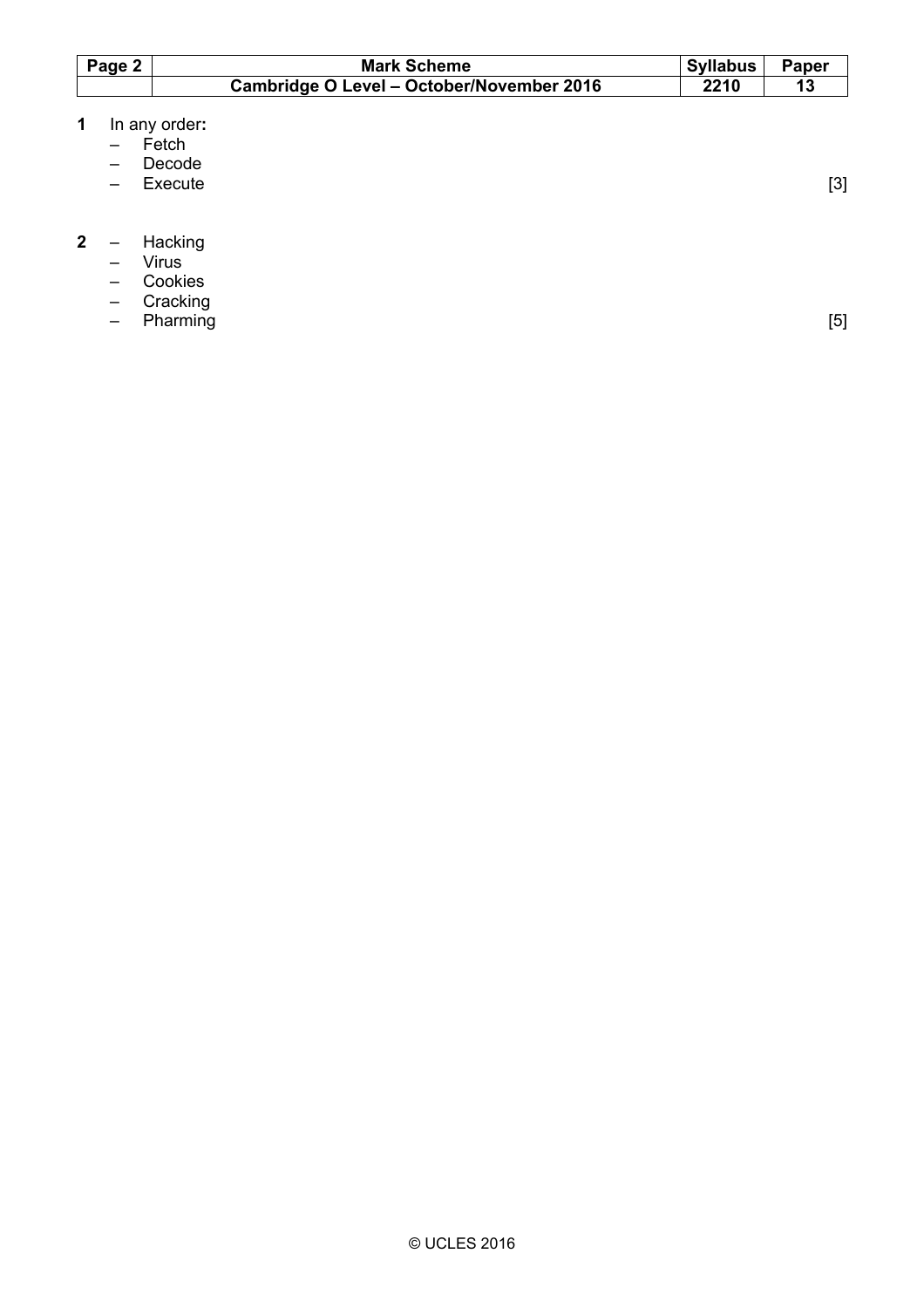| Page 3 | <b>Mark Scheme</b>                        | <b>Syllabus</b> | Paper |  |
|--------|-------------------------------------------|-----------------|-------|--|
|        | Cambridge O Level - October/November 2016 | 2210            |       |  |

**3** 



[5]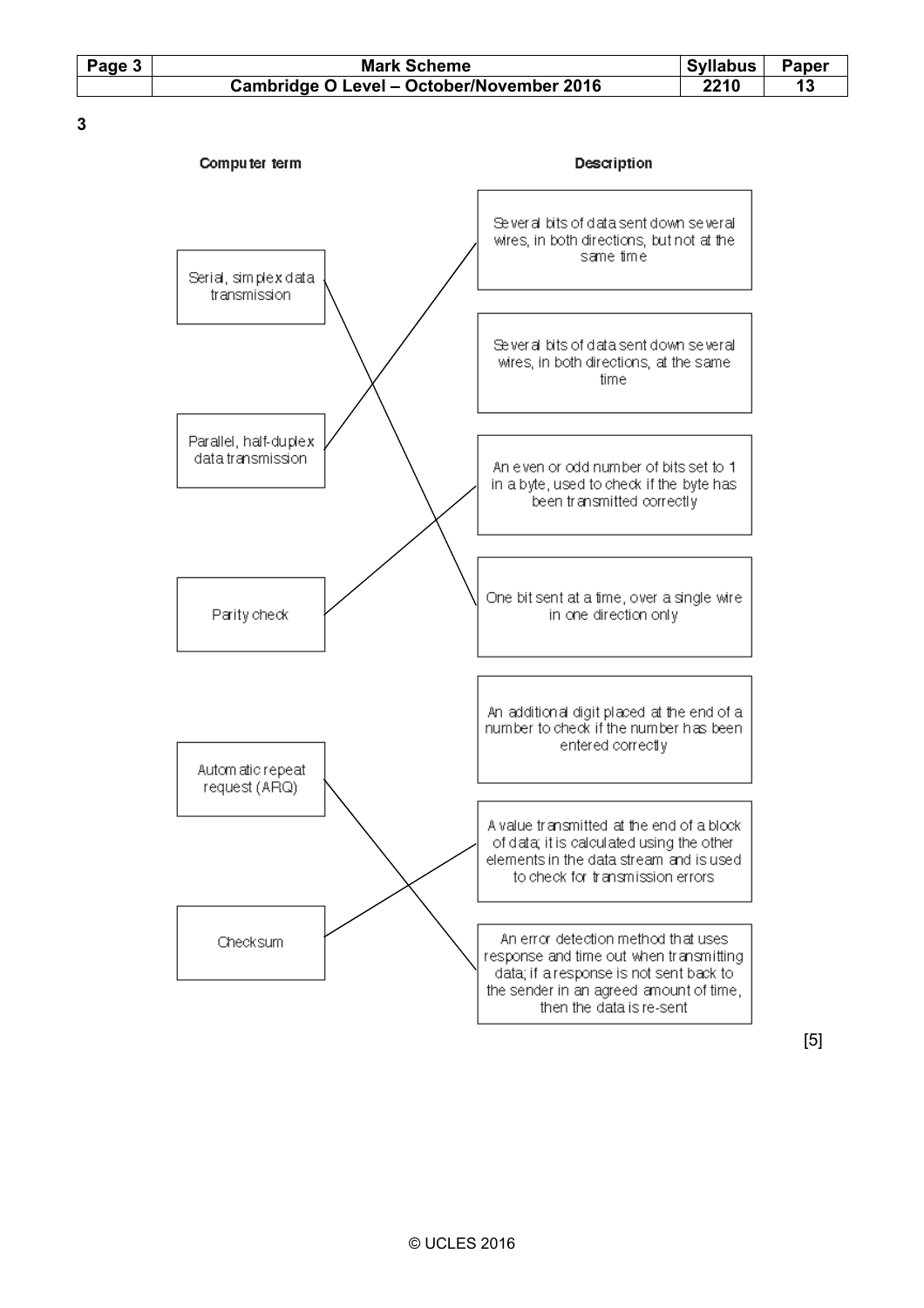| Page 4 | <b>Mark Scheme</b>                        | <b>Syllabus</b> | <b>Paper</b> |
|--------|-------------------------------------------|-----------------|--------------|
|        | Cambridge O Level - October/November 2016 | 2210            |              |

# **4 (a)** Any **two** from:

- Easy to make a mistake
- Can be slow if not trained
- Dirt/food can get into keys [2]

[4]

- **(b)** Any **two** with identification and explanation from:
	- Fewer typing errors may be made …
	- ... because one button is pressed to order an item
	- Speed up the time to enter an order …
	- ... because fewer buttons are pressed to complete the order
	- May require less training …
	- ... because it is easier to identify an order item from its image rather than typing it
	- Can stop dirt/food damage …
	- … normally has a protective layer // because there are no keys for dirt/food to get into
- **(c)** 1 mark for security measure, 1 mark for description.

Any **two** from:

- **Encryption**
- If the data is accessed or stolen it will be meaningless
- Biometric device
- Can help prevents unauthorised access to the system (only award once)
- Firewall
- Can alert to show unauthorised access attempt on the system
- Can help prevent unauthorised access to the system (only award once)
- Can help protect against viruses and malware entering the system
- Anti-spyware
- Can stop the keys being logged that, when analysed, would reveal the password to the data  $[4]$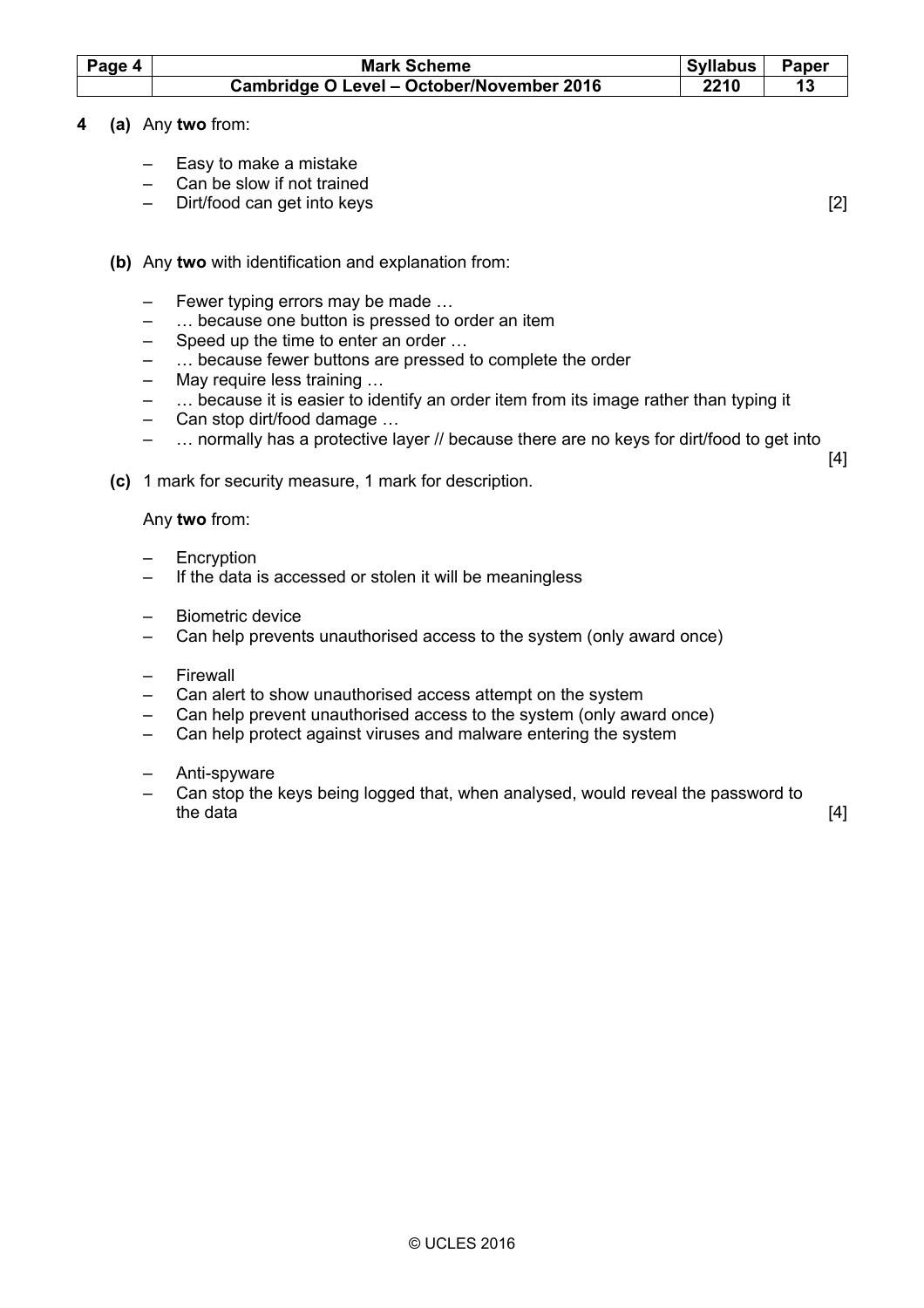| Page 5 | <b>Mark Scheme</b>                        | <b>Syllabus</b> | Paper |
|--------|-------------------------------------------|-----------------|-------|
|        | Cambridge O Level - October/November 2016 | 2210            |       |

**5 (a)** 1 mark per correct section.



 **(b)** 4 marks for 8 correct values 3 marks for 6 correct values 2 marks for 4 correct values 1 mark for 2 correct values

| A        | В           | $\mathbf c$ | Working space | X |
|----------|-------------|-------------|---------------|---|
| 0        | $\mathbf 0$ | 0           |               |   |
| $\bf{0}$ | $\bf{0}$    | 1           |               | Ω |
| $\bf{0}$ | 1           | $\bf{0}$    |               |   |
| $\bf{0}$ | 1           | 1           |               | Ω |
| 1        | $\bf{0}$    | $\bf{0}$    |               |   |
| 1        | 0           | 1           |               |   |
| 1        | 1           | $\bf{0}$    |               |   |
|          | 1           | 1           |               |   |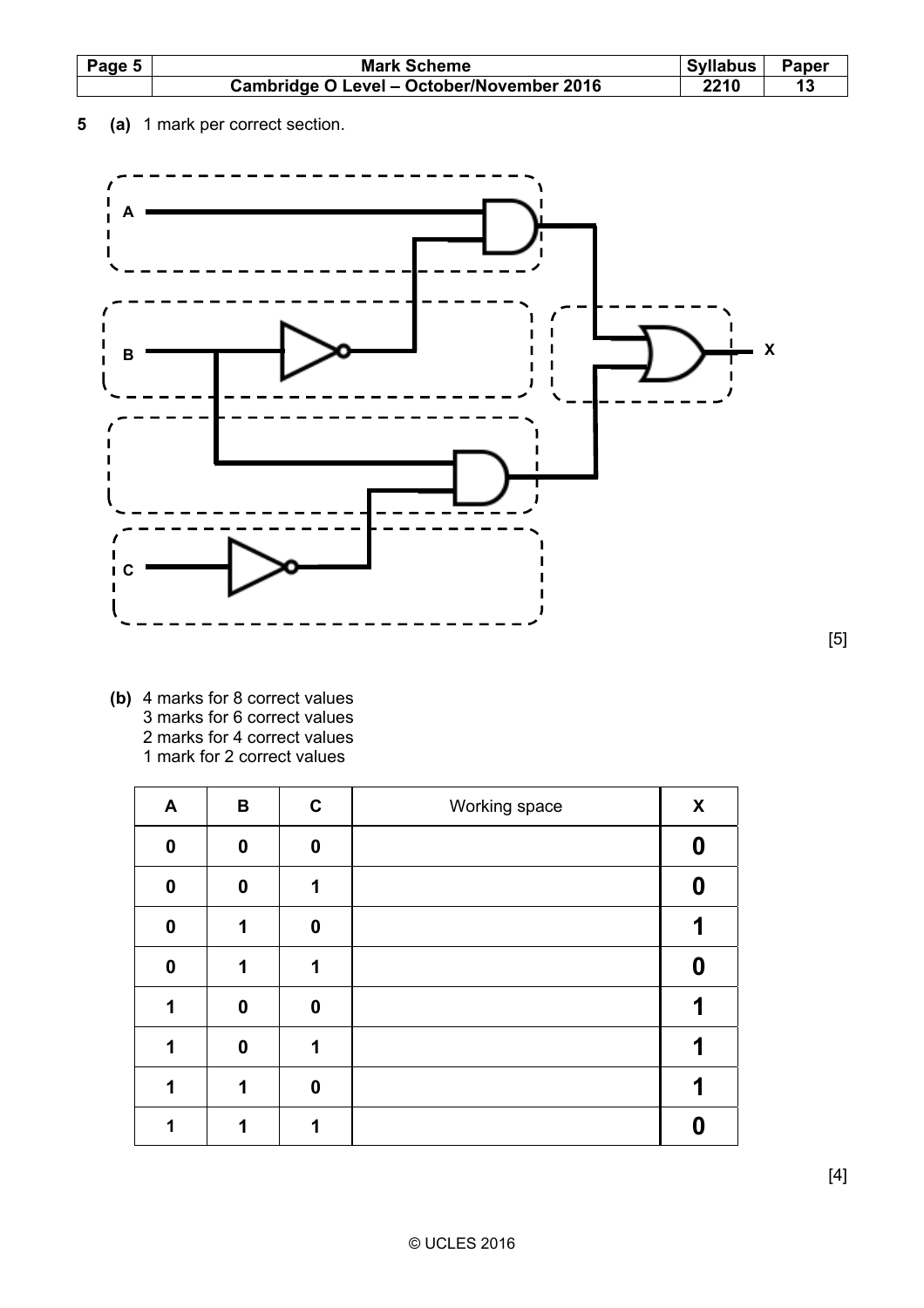|                | Page 6 |             | <b>Mark Scheme</b>                                                                                                                                                                                                      | <b>Syllabus</b> | <b>Paper</b> |
|----------------|--------|-------------|-------------------------------------------------------------------------------------------------------------------------------------------------------------------------------------------------------------------------|-----------------|--------------|
|                |        |             | Cambridge O Level - October/November 2016                                                                                                                                                                               | 2210            | 13           |
|                |        |             | (c) Register Z                                                                                                                                                                                                          |                 | $[1]$        |
|                |        | $(d)$ $(i)$ | (byte) 5                                                                                                                                                                                                                |                 | $[1]$        |
|                |        | (ii)        | (column) 4                                                                                                                                                                                                              |                 | $[1]$        |
|                |        | (iii)       | corrected byte is: 10011111                                                                                                                                                                                             |                 | $[1]$        |
|                |        | (iv)        | that gives the value: 159<br>(follow through applies)                                                                                                                                                                   |                 | $[1]$        |
|                |        |             | (v) Any two from:                                                                                                                                                                                                       |                 |              |
|                |        |             | The byte would be transmitted without having 5 consecutive 1's<br>The fault condition would not be recognised                                                                                                           |                 | $[2]$        |
| 6              |        |             | Any two from:                                                                                                                                                                                                           |                 |              |
|                |        |             | High level language                                                                                                                                                                                                     |                 |              |
|                |        |             | easier/faster to write code as uses English-like statements<br>easier to modify as uses English-like statements<br>easier to debug as uses English-like statements<br>portable language code                            |                 |              |
|                |        |             | Any two from:                                                                                                                                                                                                           |                 |              |
|                |        |             | Low level language                                                                                                                                                                                                      |                 |              |
|                |        |             | can work directly on memory locations<br>can be executed faster<br>translated program requires less memory                                                                                                              |                 | [4]          |
| $\overline{7}$ |        |             | Any four from:                                                                                                                                                                                                          |                 |              |
|                |        |             | reaches maximum brightness quickly<br>colours are vivid<br>good colour definition/contrast can be achieved<br>screens can be thinner/thin<br>more reliable as LED's are long lasting<br>consume very little/less energy |                 | [4]          |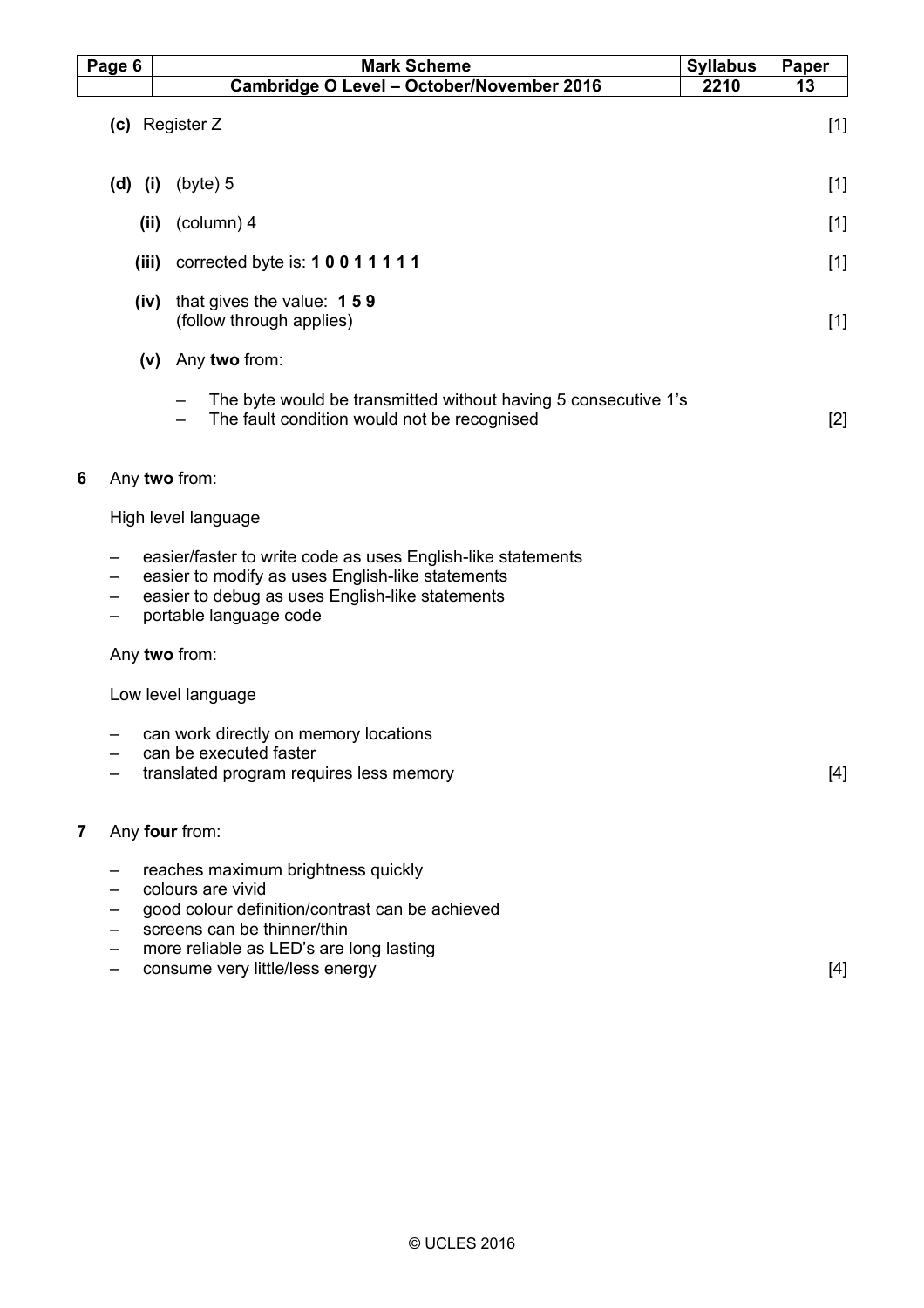| Page 7 | <b>Mark Scheme</b>                        | <b>Syllabus</b> | Paper |  |
|--------|-------------------------------------------|-----------------|-------|--|
|        | Cambridge O Level - October/November 2016 | 2210            |       |  |

**8** 



[4]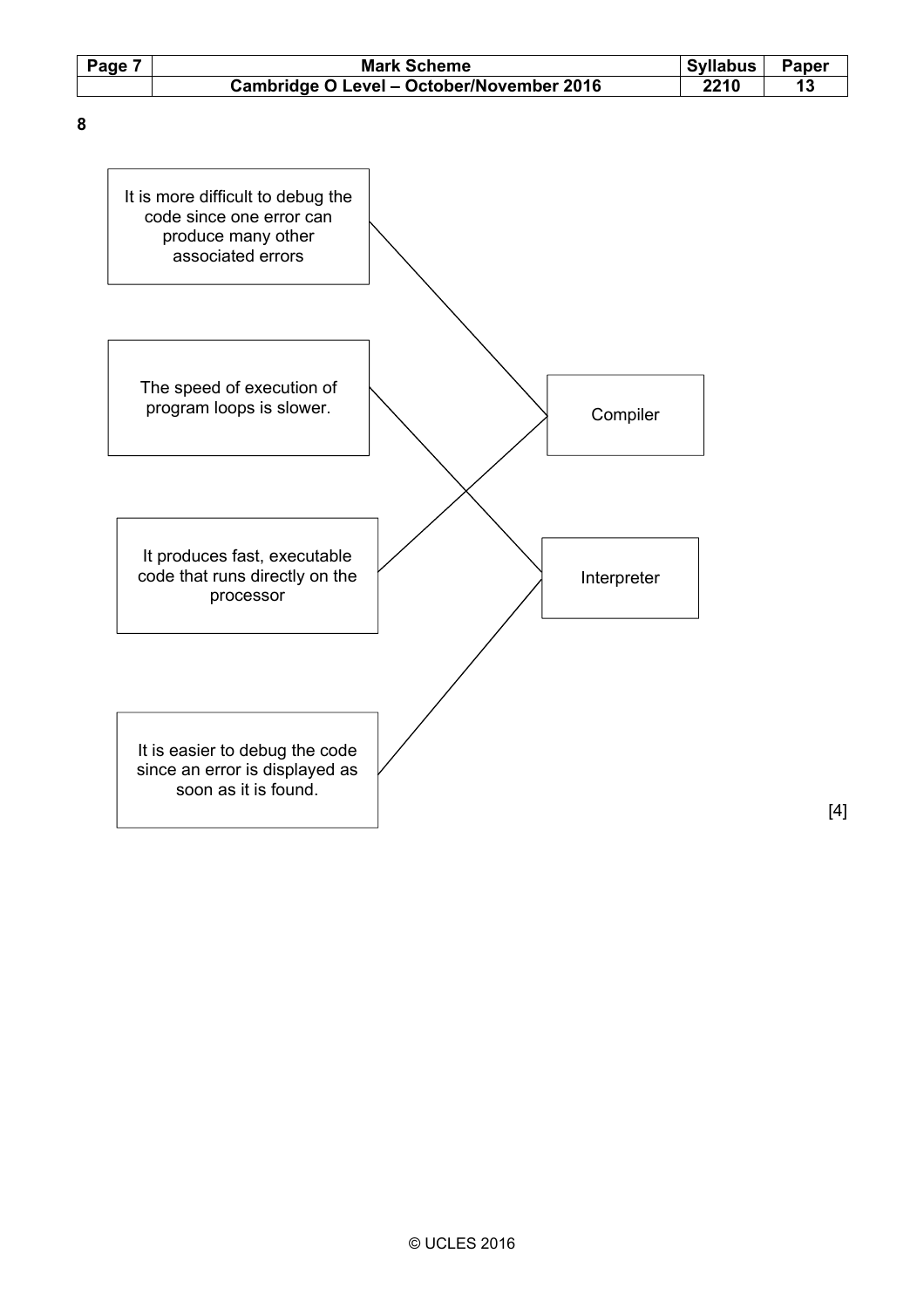| Page 8 | <b>Mark Scheme</b>                        | Syllabus | Paper |
|--------|-------------------------------------------|----------|-------|
|        | Cambridge O Level - October/November 2016 | 2210     |       |

- **9** Any **six** from:
	- infrared / motion / pressure (sensor) // sensor detects movement/pressure
	- signals/data sent (continuously) to microprocessor
	- converted from analogue to digital (using ADC)
	- microprocessor compares value with those stored in memory
	- if sensor value does not match the stored value(s) …
	- … signal sent to switch on the light
	- … signal sent to keep the light on
	- … light remains on for a period of time (30 seconds)
	- if sensor value matches the stored value(s) …
	- ... light will remain off
	- ... will turn off after period of time (30 seconds)
	- works in a continues loop [6]
- **10 (a) (i)** 2 marks for 3 correct binary conversions, 1 mark for 2 correct binary conversions [2]

 **(ii)** 1 mark for each correct hex value converted

# **1 A F** [3]

 **(b)** 2 marks for working + 1 mark for correct answer

#### **Working**

- $1200 \times 8 = 9600$  (bytes)
- 9600/1024 or 9600/1000

#### Answer

- 9.4 or 9.6 kilobytes [3]
- **(c)** Any **one** from:

### MAC address

- Media Access Control (address)
- unique number that identifies a device (connected to the Internet)
- address is made up of manufacturer id + serial number of device
- address is allocated by the manufacturer

### Any **one** from:

## IP address

- Internet Protocol (address)
- location/address of a device on the Internet
- address is unique for given Internet session
- address is supplied when a device connects to the Internet
- address is allocated by the network **EXACTE 121** and the network **[2]**